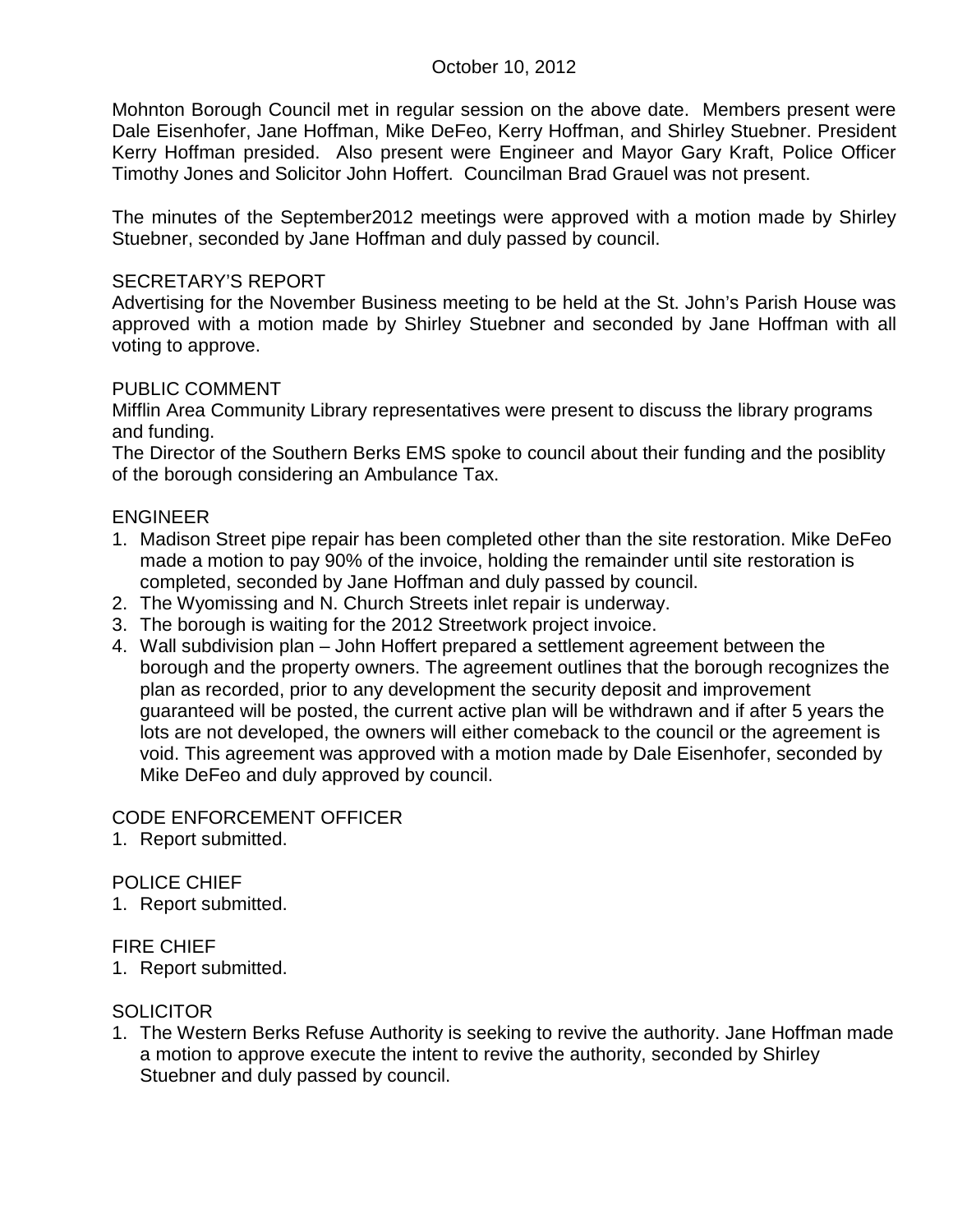- 2. John Hoffert reviewed changes to Section 2701, Article 27 of the Borough Code and how it pertains to the council versus the Recreation Association. To comply with this change, all funds must be received and expensed by the borough as it pertains to the recreational areas. After discussion Mike DeFeo made a motion to have the Borough Treasurerhandle the reservations and funds for the pavilion. After input from the solicitor, Mike DeFeo said "I just want to make it clear that it is the reservations for the pavilion and the recreation charges both". There continued to be discussion, at the suggestion of the solicitor the motion was amended to include the sections of the Borough Code that pertain to this discussion, Article 27, Section 2701, Subsection b of Act 43 of 2012. Dale Eisenhofer seconded the motion. After additional discussion, all council members voted in favor of the motion.
- 3. A motion was made by Shirley Stuebner to approve advertising of two ordinances pertaining to handicap parking, seconded by Jane Hoffman and duly passed by council.

## MAYOR

1. A request to purchase new tires for the Crown Vic at a cost of \$396 was approved with a motion made by Shirley Stuebner, seconded by Jane Hoffman and duly passed by council.

## COMMITTEE REPORTS

#### **FINANCE**

- 1. Dale Eisenhofer made a motion to replace the windows in additional meeting room of the borough hall at an estimated cost of \$2000, seconded by Jane Hoffman with all voting in favor.
- 2. New equipment has been discussed to be purchased this fiscal year, a tractor & mower for the street department and a gator for the park department. Quotes for new equipment were received and used equipment is also being looked into. Dale Eisenhofer made a motion to purchase the equipment not to exceed \$19,000, \$11,000 for the street department and \$8,000 for the park, seconded by Jane Hoffman with all voting in favor. Brad and Dale will move forward.

## BUILDING, ZONING, FIRE & WATER

- 1. A property located at 70 Reed Street has requested approval of borough council to permit encroachment of the borough right of way by 16 inches of an overhang on a garage. Council members have reviewed the request and approved the encroachment after a motion made buy Shirley Stuebner, seconded by Jane Hoffman with duly passed by council.
- 2. The estimate to have security cameras at the borough hall was \$5400.

## GRANTS & ACQUISITIONS, COMMUNITY RELATIONS

1. Bailey Jones a made a motion to agree to participate in the regional website study group and budget funds for 2013 to cover the borough's portion of the website, seconded by Shirley Stuebner and duly passed by council.

## HEALTH & SANITATION

1. July 2013 the current contract with Pioneer Landfill for waste disposal expires.